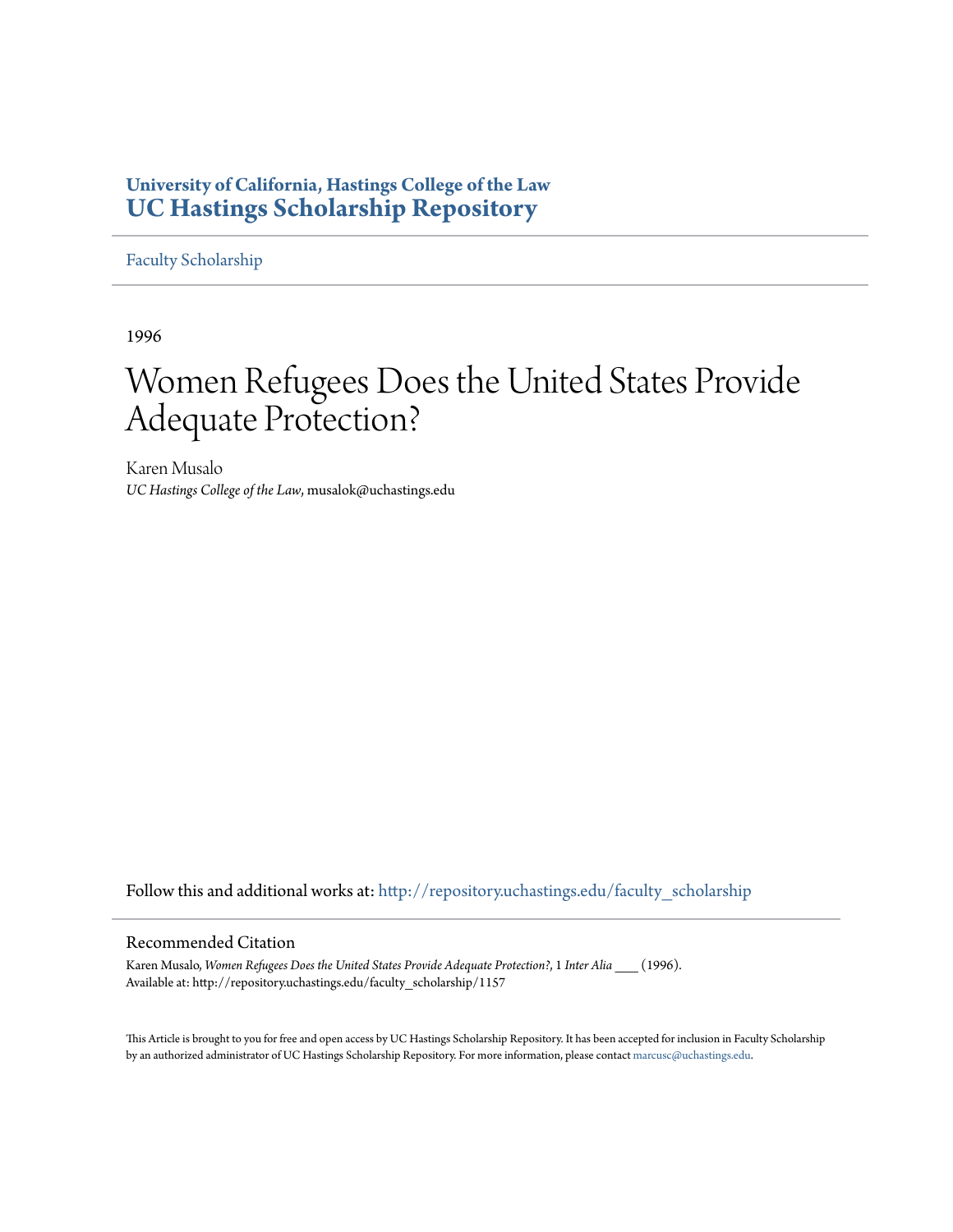# **WOMEN REFUGEES; DOES THE UNITED STATES PROVIDE ADEQUATE PROTECTION?**

### **By Karen Musalo**

The issue of women's rights as human rights, long neglected by the international human rights community, has been brought into the foreground by a series of world events. The tragic and highly publicised use of rape and forcible impregnation by the Bosnian Serbs as a war strategy in the former Yugoslavia dramatically focused world attention on the violations of women's human rights. The successful organising and advocacy of women at two world conferences, the Fourth World Conference on Women, which took place in Beijing in 1995, and the World Conference on Human Rights in Vienna in 1993, also focused sustained attention on the issue. At the Vienna Conference, governments formally recognised that the "human rights of women and of the girl-child are an inalienable, integral and indivisible part of universal human rights."<sup>1</sup>

Until these very recent developments, women's human rights were largely considered outside the area of concern of the international human rights community. The historic exclusion of women's human rights from the mainstream human rights movement resulted from perceptions that violations of women's rights implicated private rather than governmental action, and had to do with culture and tradition, which put them off-limits to criticism from the international community. These perceptions have been challenged by women from diverse cultures and countries. They have forcefully made the point that culture cannot excuse practices which violate fundamental rights. They have also challenged the public/private distinction, pointing to the countless situations in which governments are complicit in human rights violations committed by private actors by failing to provide even minimal state protection.

The perceptions that have been responsible for the slow recognition of women's human rights as a legitimate human rights issue have implications for the protection of women refugees. The situations of persecution from which women flee have often been characterised as personal, rather than political, and therefore not a basis for refugee status. Women who fear rape during conditions of armed conflict, or who flee to avoid forcible sterilisation or abortion, or domestics violence have been considered outside the sphere of protection of the international refugee framework. The same exclusion from protection has been the norm regarding women who resist the practice of female genital mutilation ("FGM," which is also referred to as female circumcision), a physically and psychologically damaging practice which maims women for life. Only recently have perceptions regarding women refugees who flee such human rights violations begun to change, in tandem with changing concepts regarding women's human rights in general.

Canada was the first country to directly address the issue of refugee women in an attempt to make its adjudicatory process

more responsive. In 1993 the Canadian Immigration and Refugee Board issued "Guidelines on Women Refugee Claimants Fearing Gender-Related Persecution." The Guidelines counselled that when deciding the claims of women applicants, the decision-makers should take international human rights standards regarding women into consideration. As discussed in more detail below, refugee must establish that the harm they fear is related to their race, religion, nationality, political opinion, or membership in a particular social group. The Guidelines recommended a protection-oriented approach in determining the connection between the feared harm, and the five enumerated grounds. The Guidelines also advised adjudicators to be more sensitive to the gender specific harms which women may suffer, i.e., rape or sexual violence, and to be aware of the difficulty associated with revealing such facts in the context of an asylum application.

In 1995 the United States Immigration and Naturalization Service (INS) issued "Considerations for Asylum Officers Adjudicating Asylum Claims from Women." The Considerations provide guidance for the INS' first tier of asylum adjudicators<sup>2</sup> and is modelled somewhat on the Canadian guidelines. Although it is a step in the right direction, it has failed to effectively address two key aspects of U.S. asylum jurisprudence which have resulted in failed protection for women asylum applicants. These aspects are the unfortunate trend in the U.S. to ignore international human rights norms in the adjudication of refugee cases, and the misplaced reliance on requiring proof of the persecutor's intent in determining whether the harm is related to the race, religion, nationality, political opinion, or social group membership of the victim.

### **The International Refugee Protection Framework and U.S. Interpretation**

The United States adopted the international definition of refugee when it ratified the **1967** Protocol Relating to the Status of Refugees.<sup>3</sup> In the wake of World War II, the international community drafted the **1951** Convention Relating to the Status of Refugees<sup>4</sup> to address the post-war European refugee crisis. The **1967** Protocol Relating to the Status of Refugees incorporated the Convention's provisions, but removed geographical and date restrictions which limited the Convention's applicability to the post-war European situation. The Convention and Protocol form the cornerstone of the international refugee protection regime.

The Convention defines a refugee as an individual who has been persecuted in the past or has a well-founded fear of persecution in the future "for reasons *of'* race, religion, nationality, political opinion, or membership in a particular social group. The Convention encourages State signatories to provide protection to refugees, although such protection is within the discretion of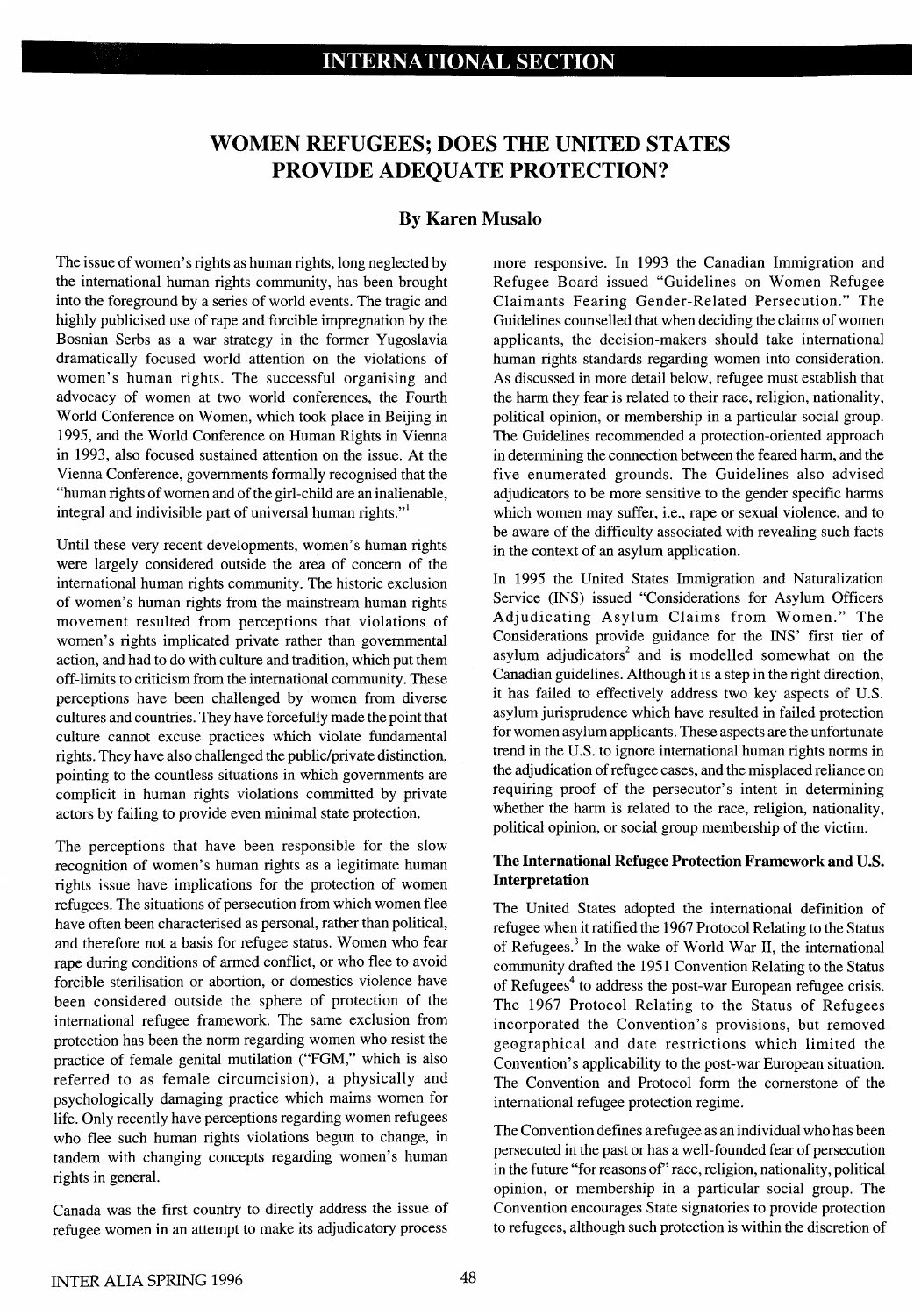# **INTERNATIONAL SECTION**

the State. In addition, the Convention provides for the right of non-refoulement for the individual who faces a threat to life or freedom "for reasons *of'* the same five enumerated grounds. State signatories are prohibited from deporting individuals who meet the requirement for non-refoulement.

Thus, pursuant to the Convention, to obtain recognition as a refugee, or the protection of non-refoulement, an individual must establish a type of harm (persecution for recognition as refugee; a threat to life or freedom for non-refoulement) and a nexus between the harm and his or her race, religion, nationality, political opinion or membership in a particular social group. There is an additional requirement that the individual establish a certain degree of likelihood of the threatened harm occurring. A full discussion of this likelihood requirement is not necessary for the purposes of the present discussion.

Although the U.S. incorporated the language of the Refugee Convention into its domestic Refugee Act, it has interpreted and applied its provisions in an increasingly formalistic and anti-humanitarian manner. For the most part, the U.S. has rejected international human rights norms as a relevant factor to consider in deciding refugee claims, and it has adopted an unreasonable evidentiary standard for proving the nexus between the threatened harm and the enumerated grounds. In order to prove the nexus, the applicant must prove the persecutor's intent or motivation. The decision of a federal court of appeals in *Campos-Guardado v Immigration & Nationality Service*<sup>5</sup> is illustrative of the failure of protection caused by the proof of intent requirement, and provides a particularly graphic example of denied relief to a woman who suffered tremendous trauma, including rape and sexual violence.

The applicant in *Campos-Guardado* was brutalised during a visit to her uncle, who was the chairman of a local agricultural co-operative in **El** Salvador, during the civil war. During her visit, several individuals arrived at the house shouting political slogans. These individuals forced Ms Campos-Guardado and her female cousins to watch as they brutally killed her uncle and male cousins. The assailants then raped Ms Campos-Guardado and her female cousins. Subsequently, Ms Campos-Guardado encountered one of her assailants who threatened to kill her if she revealed his identity. She suffered a nervous breakdown, and made the decision to flee **El** Salvador and seek protection in the United States.

The federal court of appeals denied relief to Ms Campos-Guardado. The court's decision does not discuss whether rape is the type of harm which constitutes persecution. It wouldn't have mattered in any event, because whether the court considered rape to be persecution or not, the court ruled that Ms Campos-Guardado had failed to establish its nexus to one of the five enumerated grounds. Ms Campos-Guardado had argued that the brutal killings and rape were politically motivated, given the slogans the individuals were shouting, and the position of her uncle in an agricultural co-operative , which was political in the context of the civil war. Notwithstanding her arguments, the court ruled that Ms Campos-Guardado had

failed to prove that the intent of the individual who raped her was to punish her for her actual or attributed political opinions. Given the all-too-common attitude that rape is personal rather than political, it seems that nothing short of a clear statement of political animus from her persecutor would have satisfied the courts.

The U.S. requirement of proof of intent to establish nexus has been criticised by the Office of the United Nations High Commissioner for Refugees (UNHCR) which has expressed concern that it has resulted in the denial of relief to persons suffering "serious human rights abuses."

The problem of failed protections occasioned by the requirement of proof of intent is exacerbated by the increasing divergence of U.S. asylum jurisprudence from international human rights standards. In *Matter of Chang*<sup>6</sup>, a precedent case, the Board of Immigration Appeals explicitly rejected the relevance of international human rights norms in the adjudication of refugee claims. *Matter of Chang* involved a claim to asylum based on resistance to China's enforcement of its one-couple one-child policy through involuntary sterilisation of both men and women. The *Chang* decision noted that it was irrelevant whether "involuntary sterilisation was demonstrated to be a violation of internationally recognised human rights" because the applicant failed to show that the Chinese government had a persecutory intent. According to the Board of Immigration Appeals, the government's intent was simply to effectuate its population control measures, and the fact that it did so by violating internationally protected rights was irrelevant to the determination of asylum eligibility. The implication of such a ruling for a myriad of cases involving the violation of other internationally recognised women's human rights is all too apparent.

#### **The U.S. Considerations on Women's Asylum Claims Fail to Remedy the Failure of Protection**

As discussed above, the strict evidentiary requirement for establishing nexus, and the rejection of international human rights norms have been significant factors in failed protection for women refugees. Although the INS should be given credit for issuing its Considerations on Women's Asylum Claims, it must be recognised that they do not effectively remedy the failure of protection. First, they fail to adequately address the issues of nexus and the relevancy of human rights standards. Second, the Considerations are non-binding, and are directed only to Asylum Officers, who make up the first tier of decision-makers. The Considerations would have had greatly increased impact had they been issued as regulations binding on all tiers of decision-makers.

*Campos-Guardado* and *Matter of Chang* were both decided prior to the issuance of the Considerations. This author has had access to the opinions in four cases decided by three immigration judges<sup>7</sup> (one judge decided two cases) since the Considerations. The decisions of only one of the three judges, Immigration Judge Paul Nejelski, demonstrate an enlightened approach; the decisions of the other two are all too consistent with the approach in *Campos-Guardado* and *Matter of Chang.*